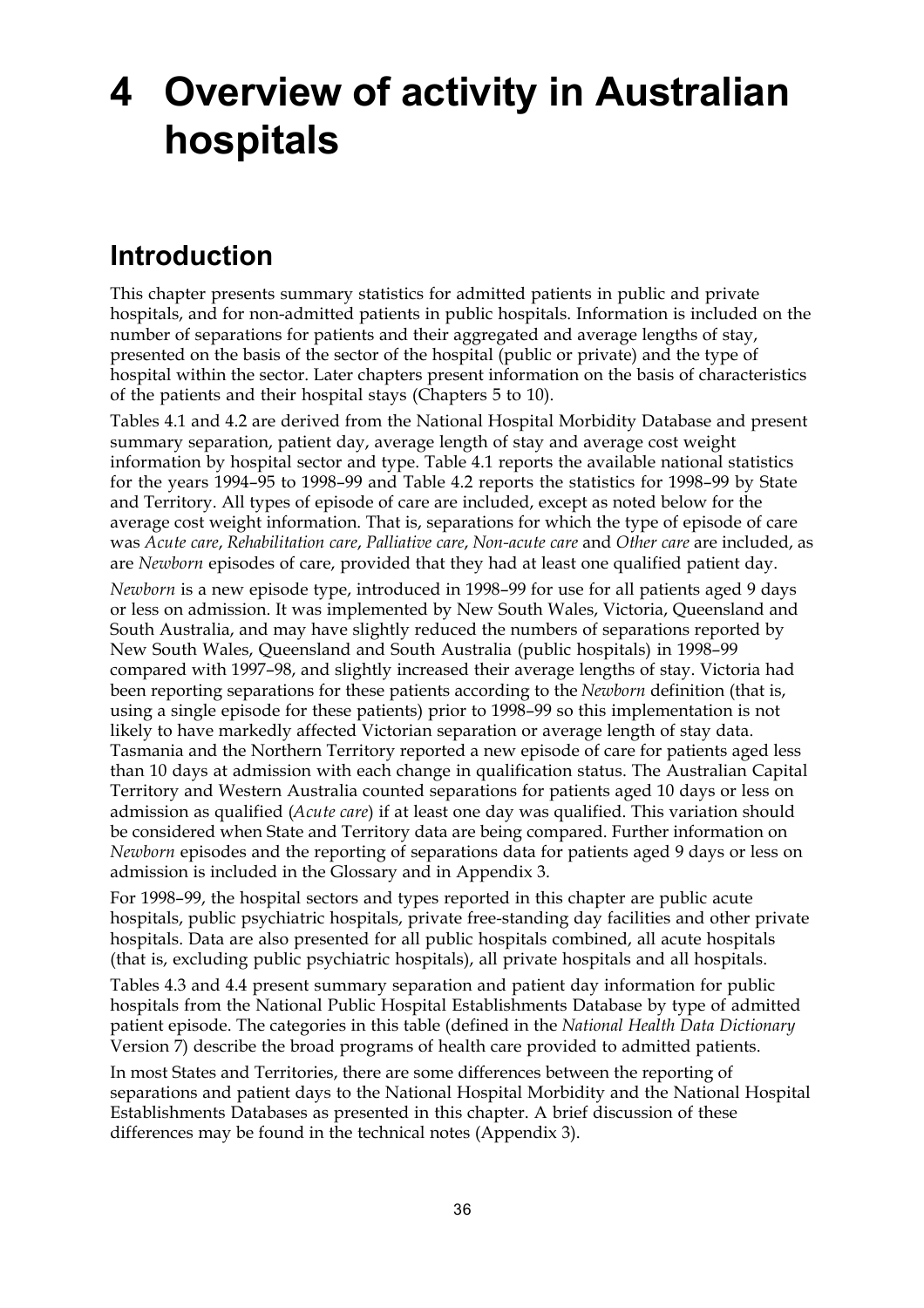Data on non-admitted patient occasions of service in public hospitals, also derived from the National Public Hospital Establishments Database, are summarised in Table 4.5. The occasions of service are categorised by service type and provide information on the range of emergency department, outpatient and other non-admitted services provided by public hospitals.

# **Admitted patients by sector and hospital type**

#### **Separations**

There were 5,735,049 separations reported from public and private acute and psychiatric hospitals in 1998–99 (Table 4.2), an increase of 171,975 (3.1%) compared with 1997–98 (Table 4.1). Public hospital separations increased by 2.4% (89,593) compared with 1997–98 and there was a 4.6% (82,382) increase in the private sector.

Public patient separations comprised 87.2% of public acute hospital separations, an increase over the 86% reported in 1997–98, 84% in 1996–97, 83% in 1995–96 and 80% reported in

1994–95. There was a decrease in private patient separations in public acute hospitals. Further detail on patient accommodation status is presented in Chapter 5.

The number of separations reported for public psychiatric hospitals (20,276) decreased by 2,290 when compared with 1997–98, a decrease of 10%.

The private sector accounted for 32.7% of the 5.74 million separations (1,875,358), compared with 32.2% (1,792,976) in 1997–98. Private free-standing day hospital facilities accounted for 261,139 or 13.9% of private sector separations, compared with 248,045 or 13.8% in 1997–98.

There was some variation in the number of separations reported for each month of the year, for both the public and private sectors (Figures 4.3 and 4.4). The fewest separations were reported for January for both sectors, apparent for both same day and non-same day separations.

#### **Same day separations**

1998–99 saw a continuation of the recent annual increases in the proportions of admitted patients being treated on a same day basis, that is, admitted and separated on the same date.

Same day separations have been distinguished from other separations in this report to illustrate the proportions of total separations which they represent, and also to demonstrate the effect on average lengths of stay when patients receiving this type of hospital care are classified as admitted. In most countries of the Organisation for Economic Co-operation and Development (OECD), same day patients are not admitted, and reported average lengths of stay are therefore greater than those calculated for Australia (OECD 1999).

In Australia in 1998–99, a total of 2,747,617 separations were on a same day basis, an increase of 6.6% compared with 1997–98 and 39.9% compared with 1994–95. These separations comprised 47.9% of overall separations (compared with 46.3% (2,577,652) in 1997–98) and there were increases in the proportions of same day patients in both public acute hospitals (from 43.3% to 44.7%) and private hospitals (from 53.1% to 54.8%).

There was some variation among the States and Territories in the proportion of separations that were same day separations. For public acute hospitals, New South Wales had a lower proportion than the national average (40.7%), whereas the Australian Capital Territory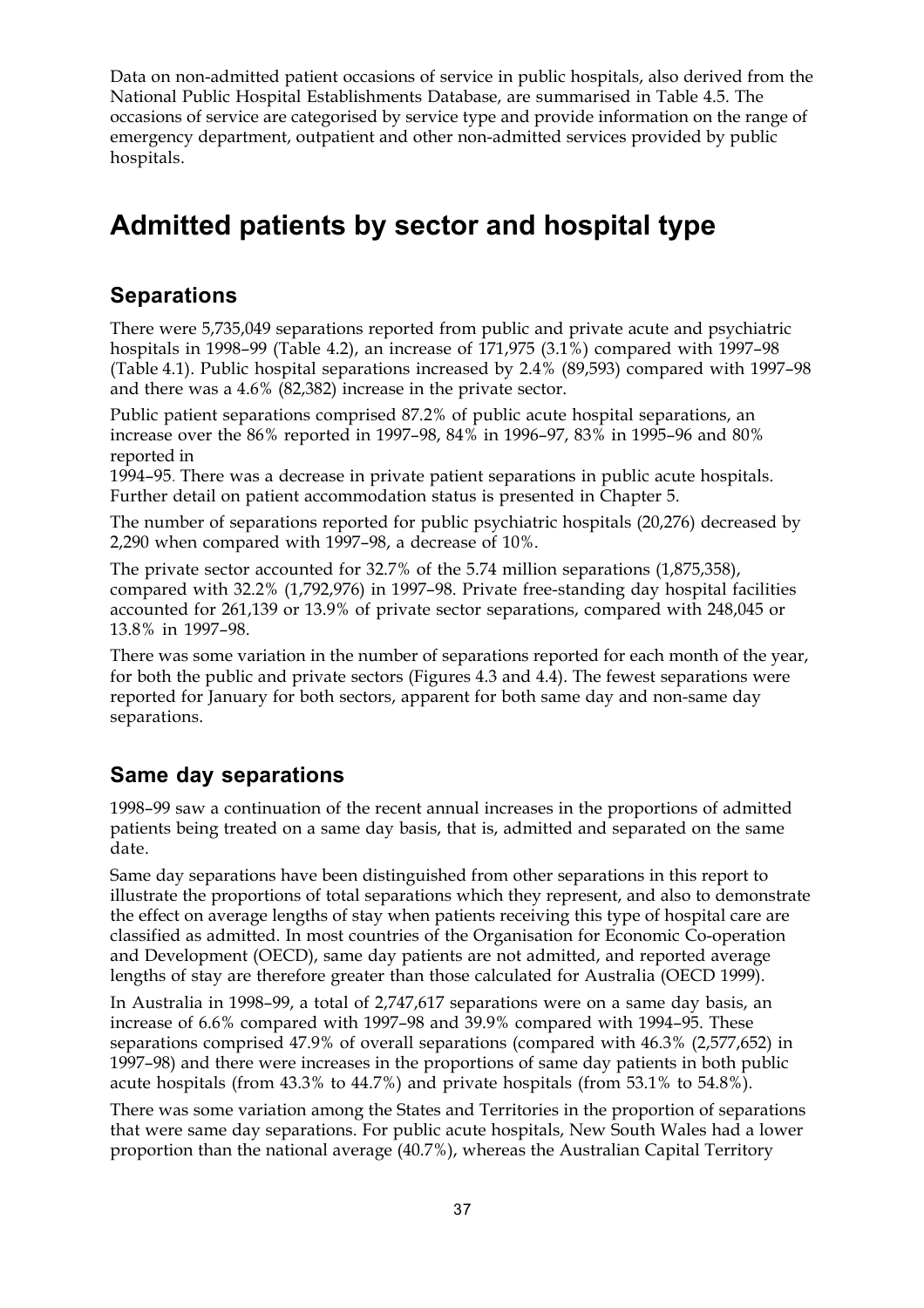(50.1%) and the Northern Territory (50.4%) had markedly higher proportions. In the private sector, New South Wales (58.8%) and Victoria (55.5%) reported higher proportions than average. The Australian Capital Territory (37.4%) and Tasmania (44.6%) reported lower proportions, reflecting the incomplete coverage of private free-standing day hospital facilities for these two jurisdictions.

#### **Separation rates**

The age-standardised separation rate per 1,000 population increased by 0.9% between 1997–98 and 1998–99 for public acute hospitals and by 2.5% for private hospitals (Table 4.1, Figure 4.1).

Among the States and Territories, the Northern Territory reported the highest agestandardised public acute hospital separation rate in 1998–99 (347.6 per 1,000 population) and Tasmania reported the lowest (164.1 per 1,000 population) (Table 4.2). Private hospital separation rates ranged from 59.4 per 1,000 population in the Australian Capital Territory (for which separations from same day facilities and one other public hospital were not included in the database) to 115.1 per 1,000 population in Queensland. For all hospitals combined, the Northern Territory reported the highest age-standardised separation rate (347.6 per 1,000 population), despite its private hospital not being included in the database.

These rates are likely to have been affected by whether or not separate episodes of care (see Glossary) within a hospital stay were counted as individual separations, and the way in which hospital stays for patients aged 9 days or less on admission were counted (see Appendix 3). The private sector in the Australian Capital Territory and Tasmania had not implemented separate episodes of care in 1998–99 and this would have had the effect of reducing the number of separations and increasing the average length of stay for these hospitals in comparison with the others.

The age-standardised separation rate for public psychiatric hospitals varied widely, from 0.2 per 1,000 population in Victoria, to 2.5 per 1,000 population in South Australia. This variation reflects differences in the extent to which public psychiatric services have been mainstreamed into public acute hospitals.

#### **Average cost weight of separations**

In Table 4.2, average cost weights are presented for 1998–99 based on the cost weights for the version 4.0/4.1 Australian Refined Diagnosis Related Group (AR-DRG) into which each separation was classified on the basis of demographic and clinical characteristics of the patient. Separations were only included where the type of episode of care was reported as *Acute*, or was not reported, or where the episode type was *Newborn* and the separation had at least one qualified day. Thus separations for rehabilitation, palliative care, non-acute care, other care and newborns with no qualified days were excluded.

The average cost weight information provides a guide to the relative complexity and resource use of admissions within hospitals, with a value of 1.00 representing the theoretical average for all separations. Separate private and public sector cost weights were used, as they reflect the differing cost structures of the two sectors. Public sector cost weights were used for the rows for *Public acute and private hospitals* and *Total*.

In Table 4.1 and Table 4.2, average cost weights for 1998–99 are based on AR-DRG version 4.1 for States that provided data in ICD-10-AM and AR-DRG version 4.0 for States and Territories that provided data in ICD-9-CM (see Appendix 4 for more information), and combined cost weights for versions 4.0 and 4.1 (see Appendix 10 for further information). In Table 4.1, average cost weights for 1997–98 are based on AN-DRG version 3.1 and 1997–98 cost weights. Average cost weights for 1996–97 are based on AN-DRG version 3.1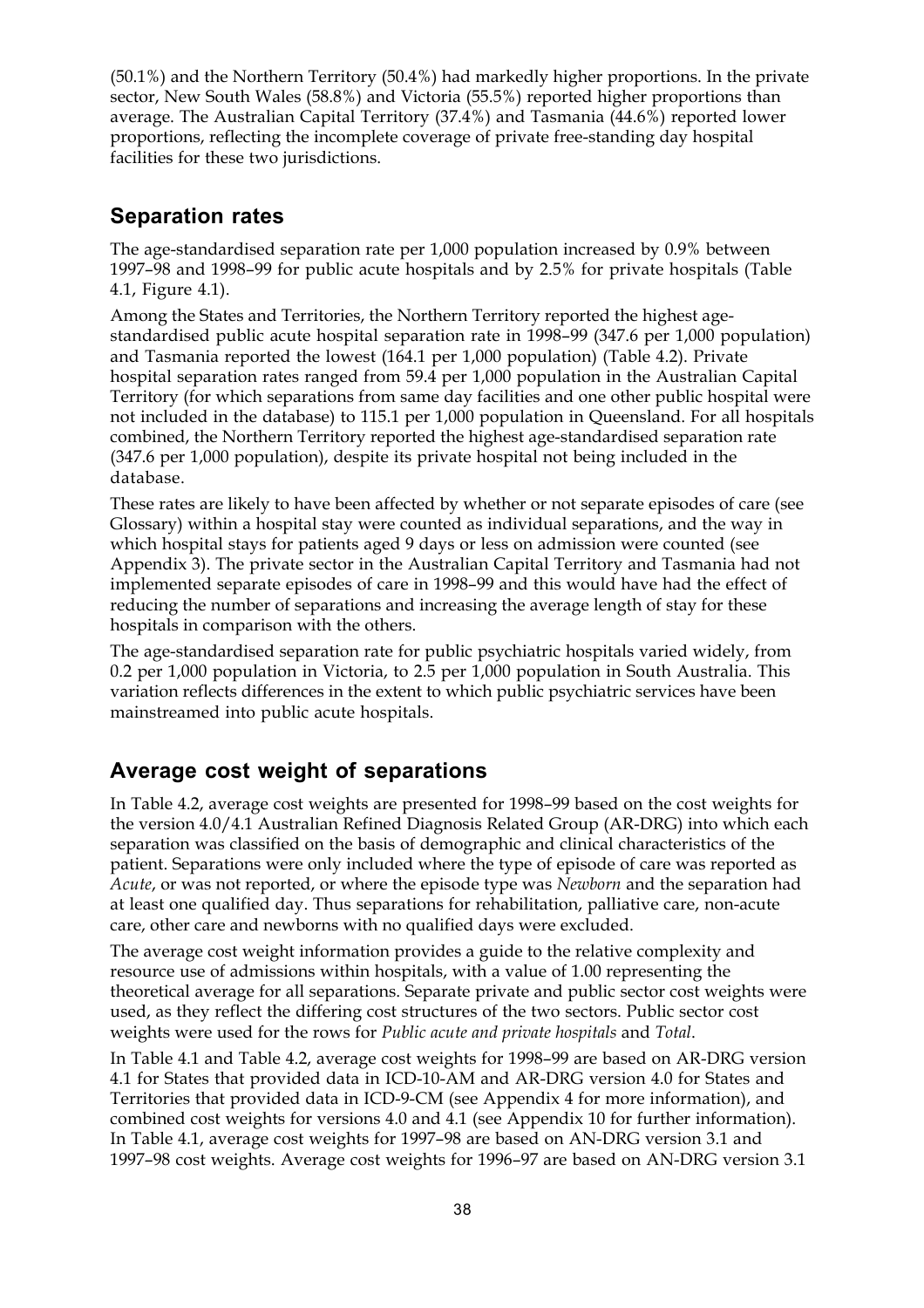and its corresponding cost weights. Comparisons of average cost weights between the reporting years and between the sectors should therefore be made with caution. Further information about the AR-DRG classification and cost weights is included in Chapter 10.

Table 4.2 indicates that, within the public sector, most States and Territories had average cost weights close to the national average for public acute hospitals. The Northern Territory was the only exception, with an average cost weight of 0.78. This reflects the high proportion (32.7%) of separations in the Northern Territory that were for *Admit for renal dialysis* (AR-DRG L61Z), an AR-DRG with a relatively low cost weight (see Chapter 10).

The validity of comparisons of average cost weights is limited by differences in the extent to which each jurisdiction's psychiatric services are integrated into its public hospital system. For example, in Victoria, almost all public psychiatric hospitals are now mainstreamed and are therefore included in the public acute hospital data. Cost weights are of little use as a measure of resource requirements for these services because the relevant AR-DRGs are much less homogeneous than for other acute services.

The average cost weight for private free-standing day hospitals was markedly lower (0.51) than for other private hospitals (0.98), reflecting the lesser complexity and day-only nature of most admissions in these hospitals. The average cost weights for the 'other' private hospitals differed slightly among the States and Territories.

#### **Patient days**

Patient days represent the number of full or partial days stay for patients who separated from hospital during the reporting period, and represent the aggregated length of stay for all patients (see Glossary). They have previously been referred to as bed days. A total of 22,319,041 patient days were reported for 1998–99, 72.9% in the public sector and 27.0% in the private sector.

There was a decrease in patient days reported for public acute hospitals (162,807, 1.1%) in 1998–99 compared with 1997–98, but there was an increase reported for private hospitals (50,112, 0.8%). Patient days for public acute and private hospitals combined decreased by 0.53% (112,695) and for all hospitals combined, it decreased by 1.0% (236,089).

Public psychiatric hospital patient days decreased by 8.75% (123,394) nationally. Agestandardised rates for 1998–99 ranged from 4.7 patient days per 1,000 population in Victoria to 146.0 per 1,000 population in Queensland.

The number of age-standardised patient days per 1,000 population in 1998–99 fell by 2.5% for public acute and private hospitals combined compared with 1997–98. Public acute hospital patient days per 1,000 fell by 2.9%, with those for private hospitals decreasing by 1.6%.

Of the States and Territories, the Northern Territory reported the highest number of patient days per 1,000 population for public acute hospitals in 1998–99 (1,293.0 per 1,000 population) and Tasmania reported the lowest (649.8 per 1,000 population). The highest age-standardised population rate for patient days in private hospitals was reported by Queensland (386.9 per 1,000 population). Age-standardised, the highest rate for all hospitals combined was reported by the Northern Territory (1,293.0 per 1,000 population) and the lowest by Victoria (1,051.9 per 1,000 population).

#### **Average length of stay**

The average length of stay for public acute and private hospitals combined was 3.7 days, a slight reduction from 3.8 days in 1997–98, reflecting the increases in same day separations and a continuation of the trend suggested by the data over the last few years (Figure 4.2). For public acute hospitals, there was a slight decrease from 4.0 days in 1997–98 to 3.9 days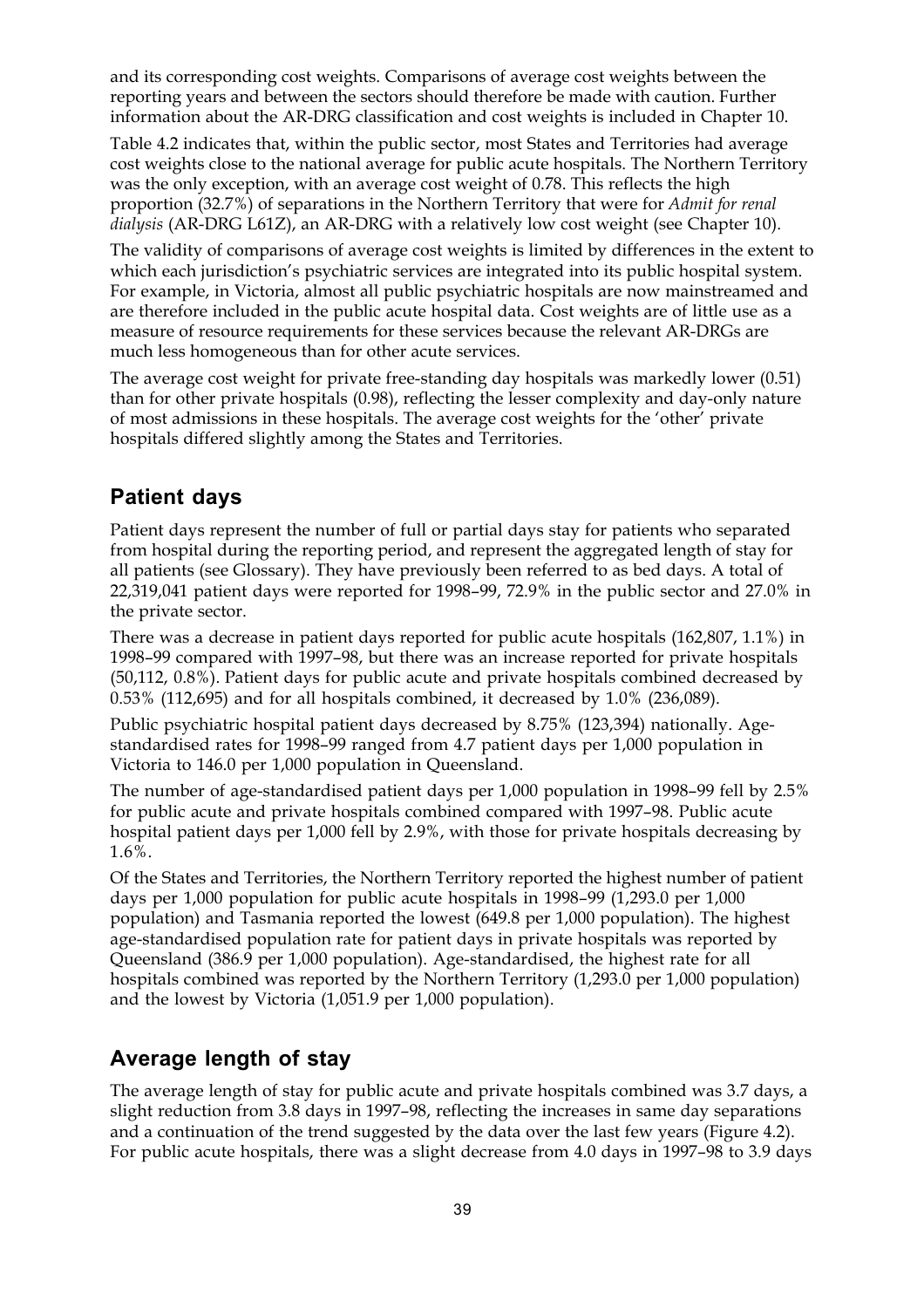in 1998–99, and a decrease was evident for public patients, while private patients remained the same as in 1997–98. For private hospitals, the average length of stay was 3.2 days in 1998–99, a reduction from 3.3 days in the previous year. The average length of stay for public psychiatric hospitals increased from 62.4 days in 1997–98 to 63.4 days in 1998–99.

New South Wales reported the greatest average length of stay for public acute hospitals (4.3 days) and the Northern Territory reported the shortest (3.5 days). For private hospitals other than free-standing day hospital facilities, the Australian Capital Territory reported the greatest average length of stay (4.0 days) and Western Australia reported the shortest (3.3 days).

With same day separations excluded (as is the practice in most OECD countries), average lengths of stay have not reduced markedly over the last few years (Table 4.1, Figure 4.2). The average length of stay in 1998–99 was shorter than in 1997–98 for public acute hospitals (6.3 days compared with 6.4 days). For private hospitals, the average length of stay decreased from 6.0 days in 1997–98 to 5.9 days in 1998–99. These figures indicate that most of the reductions in average length of stay overall are a result of increasing proportions of same day separations, rather than reductions in length of stay for non-same day stays. The average lengths of stay are within the range of those reported for 1996 and 1997 average lengths of stay for acute care for other OECD countries (OECD 1999).

### **Admitted patients by public hospital program areas**

Data on the number of separations and patient days spent in public hospitals, by type of admitted patient episode, are provided in Tables 4.3 and 4.4. The type of admitted patient episode classifies separations and patient days into the broad programs of health care. Detailed information on patient diagnoses and procedures and on the AR-DRGs of admitted patient episodes are provided in later chapters (see Chapters 7, 8 and 10).

Public hospitals reported 3,862,295 separations for 1998–99. By far, the majority of separations were for *Medical/surgical/obstetrics*, which together accounted for 76% of all separations. The next most frequent separation categories were *Dialysis* and *Endoscopy*, which accounted for 11% and 5% of all separations respectively.

However, Table 4.4, which provides information on the number of patient days spent in public hospitals by type of episode, shows a different picture. Over 16 million patient days were reported for public hospitals in 1998–99. *Medical/surgical/obstetrics* separations again dominated, accounting for the majority of patient days (67%). *Mental health* separations, which accounted for 3.5% of separations, accounted for 12% of all patient days. Other episode types which had high average lengths of stay (as derived from Tables 4.3 and 4.4) included *Intellectual handicap*, *Nursing home type patients*, *Rehabilitation*, and *Non-medical and social* patients. *Dialysis* and *Endoscopy* had relatively short average lengths of stay (1.0 day and 2.1 days), and thus accounted for relatively fewer patient days.

## **Non-admitted patients in public hospitals**

Information on non-admitted patient occasions of service delivered by Australian public acute and psychiatric hospitals is provided in Table 4.5.

Over 34 million non-admitted patient occasions of service were delivered to individuals through Australian public acute hospitals in 1998–99. The largest group of these were *Other medical/surgical/obstetric* encounters (32.9% of the total), followed by *Accident and emergency* services (14.6%) and *Pathology* (12.2%). *Allied health* and *Community health* were also frequently provided services, together accounting for 14.5%of non-admitted patient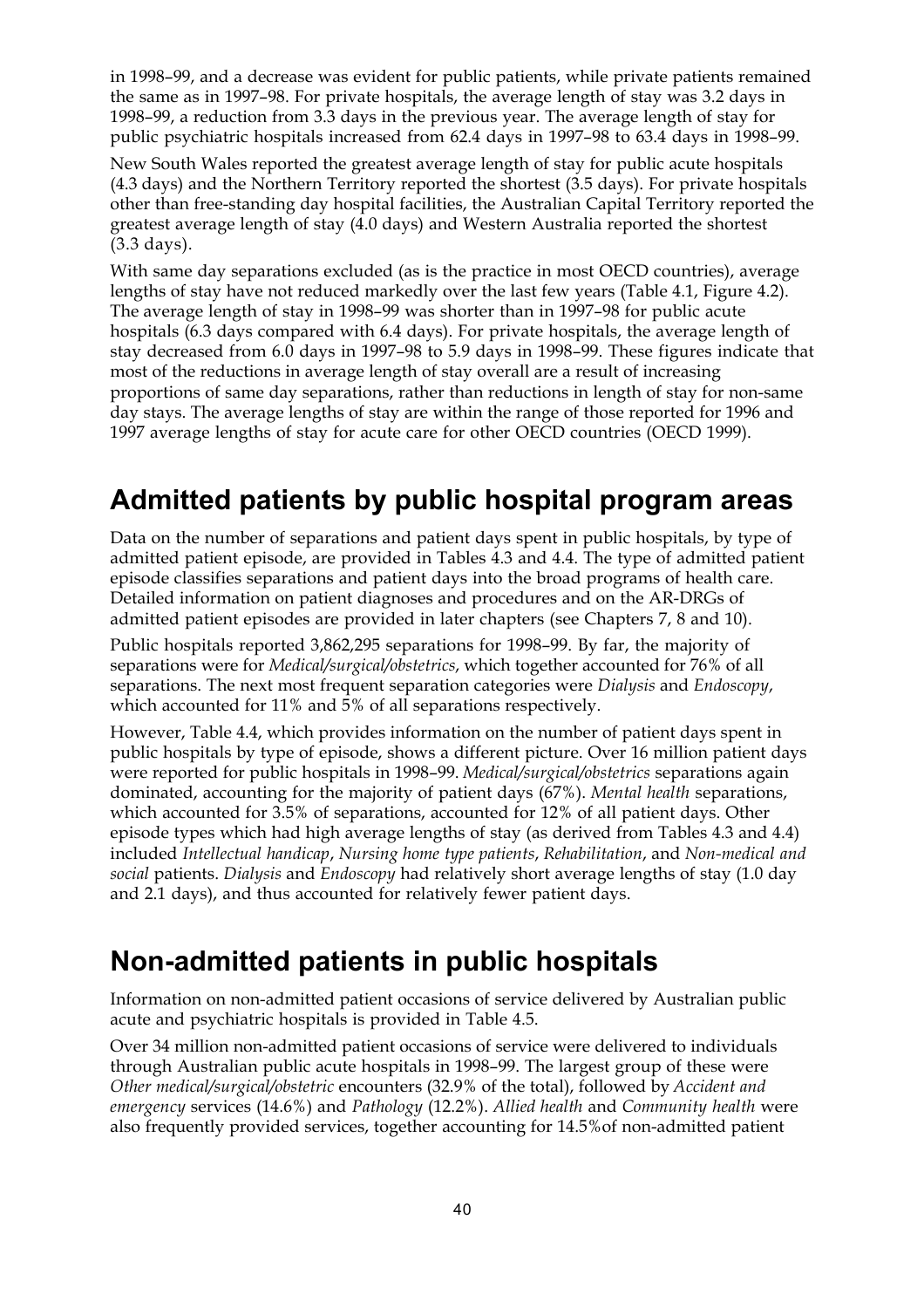services. These categories include services such as: physiotherapy, speech therapy, dietary advice, baby clinics, aged care assessment teams and immunisation clinics.

In addition to the services provided to individuals, 486,202 group sessions were delivered through public acute hospitals. These services include group activities conducted in the same areas against which individual non-admitted patient services are recorded. A group service is defined as a service provided to two or more patients, but excludes services provided to two or more family members, which are treated as services provided to an individual. Because of the inconsistent reporting of group sessions against the subcategories, the total number of sessions only is reported.

Users of these data should note that there is considerable variation among States and Territories and between reporting years, for the way in which non-admitted patient occasions of service data are collected. In particular, South Australian hospitals reported non-admitted patient services using a different set of categories that are not consistent with those used by other States and Territories. South Australia's casemix payment system determines the categories for reporting non-admitted patient services and these only partially align with the national categories. Categories for which there is no equivalent category are reported as 'not applicable'. Over the last few years, New South Wales, South Australia, Western Australia, Queensland and Tasmania all had changes in reporting arrangements for non-admitted occasions of service. For example, in New South Wales the large increase from 117,025 mental health occasions of service in 1997–98 to 995,176 in 1998–99 is due to reclassification of a class of occasions of service previously reported under community health.

Differing admission practices between the States and Territories will also lead to variation among jurisdictions in the services reported in Table 4.5. States and Territories may also differ in the extent to which these types of services are provided in non-hospital settings (such as community health centres), which is beyond the scope of this data collection.

Data on the number of non-admitted patient occasions of service provided through public psychiatric hospitals are also requested, although data collection in this area is poor. A total of 198,297 services was provided in New South Wales and Queensland, the only States or Territories for which these data were supplied (Table 4.5). These services include emergency and outpatient care and outreach/community care provided to individuals or groups. Information collected for these hospitals is not disaggregated further, due to the restricted range of services usually provided through psychiatric hospitals.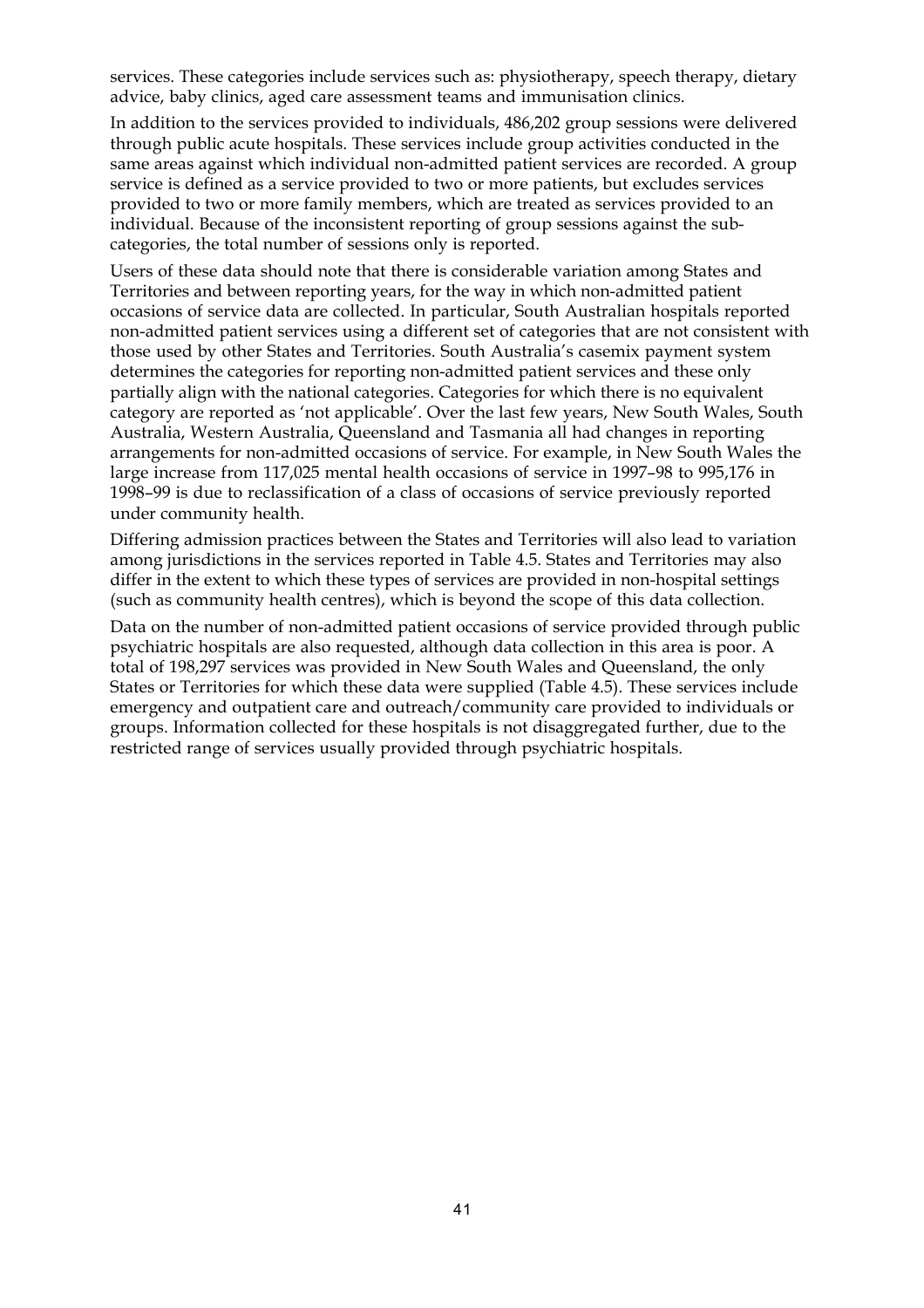|                                                                                          | 1994-95 $(a)$ | $1995 - 96^{(b)}$ | 1996-97      | $1997 - 98^{(c)}$ | 1998-99      |
|------------------------------------------------------------------------------------------|---------------|-------------------|--------------|-------------------|--------------|
| Separations ('000)                                                                       |               |                   |              |                   |              |
| Public acute hospitals <sup>(d)</sup>                                                    | 3,420         | 3,568             | 3,622        | 3,748             | 3,839        |
| Public patients <sup>(e)</sup>                                                           | 2,720         | 2,963             | 3,058        | 3,222             | 3,347        |
| Private patients                                                                         | 489           | 438               | 393          | 355               | 319          |
| Public psychiatric hospitals <sup>(f)</sup>                                              | n.a.          | 25                | 20           | 23                | 20           |
| Private hospitals <sup>(g)</sup>                                                         | 1,460         | 1,577             | 1,685        | 1,793             | 1,875        |
| Public acute & private hospitals <sup>(h)</sup>                                          | 4,880         | 5,146             | 5,307        | 5,541             | 5,715        |
| <b>Total</b>                                                                             | 4,880         | 5,171             | 5,327        | 5,563             | 5,735        |
| Same day separations ('000)                                                              |               |                   |              |                   |              |
| Public acute hospitals <sup>(d)</sup>                                                    | 1,290         | 1,419             | 1,520        | 1,622             | 1,716        |
| Public patients <sup>(e)</sup>                                                           | 1,039         | 1,197             | 1,302        | 1,412             | 1,512        |
| Private patients                                                                         | 178           | 168               | 160          | 152               | 141          |
| Public psychiatric hospitals <sup>(f)</sup>                                              | n.a.          | 1                 | 1            | $\overline{2}$    | 2            |
| Private hospitals <sup>(g)</sup>                                                         | 673           | 772               | 859          | 953               | 1,028        |
| Public acute & private hospitals <sup>(h)</sup>                                          | 1,964         | 2,192             | 2,379        | 2,575             | 2,745        |
| <b>Total</b>                                                                             | 1,964         | 2,192             | 2,380        | 2,578             | 2,748        |
| Same day separations as a % of total                                                     |               |                   |              |                   |              |
| Public acute hospitals <sup>(d)</sup>                                                    | 37.7          | 39.8              | 42.0         | 43.3              | 44.7         |
| Public patients <sup>(e)</sup>                                                           | 38.2          | 40.4              | 42.6         | 43.8              | 45.2         |
| Private patients                                                                         | 36.5          | 38.4              | 40.9         | 42.7              | 44.4         |
| Public psychiatric hospitals <sup>(f)</sup>                                              | n.a.          | 5.5               | 3.9          | 10.6              | 11.3         |
| Private hospitals <sup>(g)</sup>                                                         | 46.1          | 48.9              | 51.0         | 53.1              | 54.8         |
| Public acute & private hospitals <sup>(h)</sup>                                          |               |                   |              |                   |              |
| <b>Total</b>                                                                             | 40.1<br>40.2  | 42.5<br>42.4      | 44.8<br>44.7 | 46.5<br>46.3      | 48.0<br>47.9 |
|                                                                                          |               |                   |              |                   |              |
| Separations per 1,000 population <sup>(i)</sup><br>Public acute hospitals <sup>(d)</sup> |               |                   |              |                   |              |
|                                                                                          | 183.9         | 190.6             | 193.1        | 197.0             | 198.7        |
| Public patients <sup>(e)</sup>                                                           | 146.5         | 158.7             | 163.6        | 170.0             | 173.9        |
| Private patients                                                                         | 26.1          | 23.2              | 20.8         | 18.5              | 16.3         |
| Public psychiatric hospitals <sup>(f)</sup>                                              | n.a.          | 1.7               | 1.1          | 1.2               | 1.1          |
| Private hospitals <sup>(g)</sup>                                                         | 80.4          | 85.1              | 89.2         | 93.2              | 95.5         |
| Public acute & private hospitals <sup>(h)</sup>                                          | 263.0         | 274.7             | 281.6        | 289.4             | 293.5        |
| <b>Total</b>                                                                             | 263.0         | 276.0             | 282.7        | 290.6             | 294.5        |
| Average cost weight of separations <sup>(j)</sup>                                        |               |                   |              |                   |              |
| Public acute hospitals <sup>(d)</sup>                                                    | n.a.          | 1.04              | 1.02         | 1.00              | 0.99         |
| Public patients <sup>(e)</sup>                                                           | n.a.          | 1.01              | 0.99         | 0.97              | 0.98         |
| Private patients                                                                         | n.a.          | 1.09              | 1.08         | 1.07              | 1.07         |
| Public psychiatric hospitals <sup>(f)</sup>                                              | n.a.          | 1.23              | 1.37         | 1.58              | 1.79         |
| Private hospitals <sup>(g)</sup>                                                         | n.a.          | 0.95              | 0.94         | 0.96              | 0.91         |
| Public acute & private hospitals <sup>(h)</sup>                                          | n.a.          | 1.01              | 0.99         | 0.98              | 0.97         |
| <b>Total</b>                                                                             | n.a.          | 1.01              | 1.00         | 0.99              | 0.97         |
| Patient days ('000)                                                                      |               |                   |              |                   |              |
| Public acute hospitals <sup>(d)</sup>                                                    | 15,567        | 15,607            | 15,181       | 15,152            | 14,989       |
| Public patients <sup>(e)</sup>                                                           | 12,086        | 12,608            | 12,494       | 12,460            | 12,691       |
| Private patients                                                                         | 2,173         | 1,878             | 1,622        | 1,419             | 1,274        |
| Public psychiatric hospitals <sup>(f)</sup>                                              | n.a.          | 948               | 1,350        | 1,409             | 1,285        |
| Private hospitals <sup>(g)</sup>                                                         | 5,407         | 5,893             | 5,834        | 5,995             | 6,045        |
| Public acute & private hospitals <sup>(h)</sup>                                          | 20,974        | 21,499            | 21,015       | 21,146            | 21,034       |
| <b>Total</b>                                                                             | 20,974        | 22,448            | 22,366       | 22,555            | 22,319       |

**Table 4.1: Summary of separation, same day separation, average cost weight, patient day and average length of stay statistics, by hospital type, Australia, 1994–95 to 1998–99**

(continued)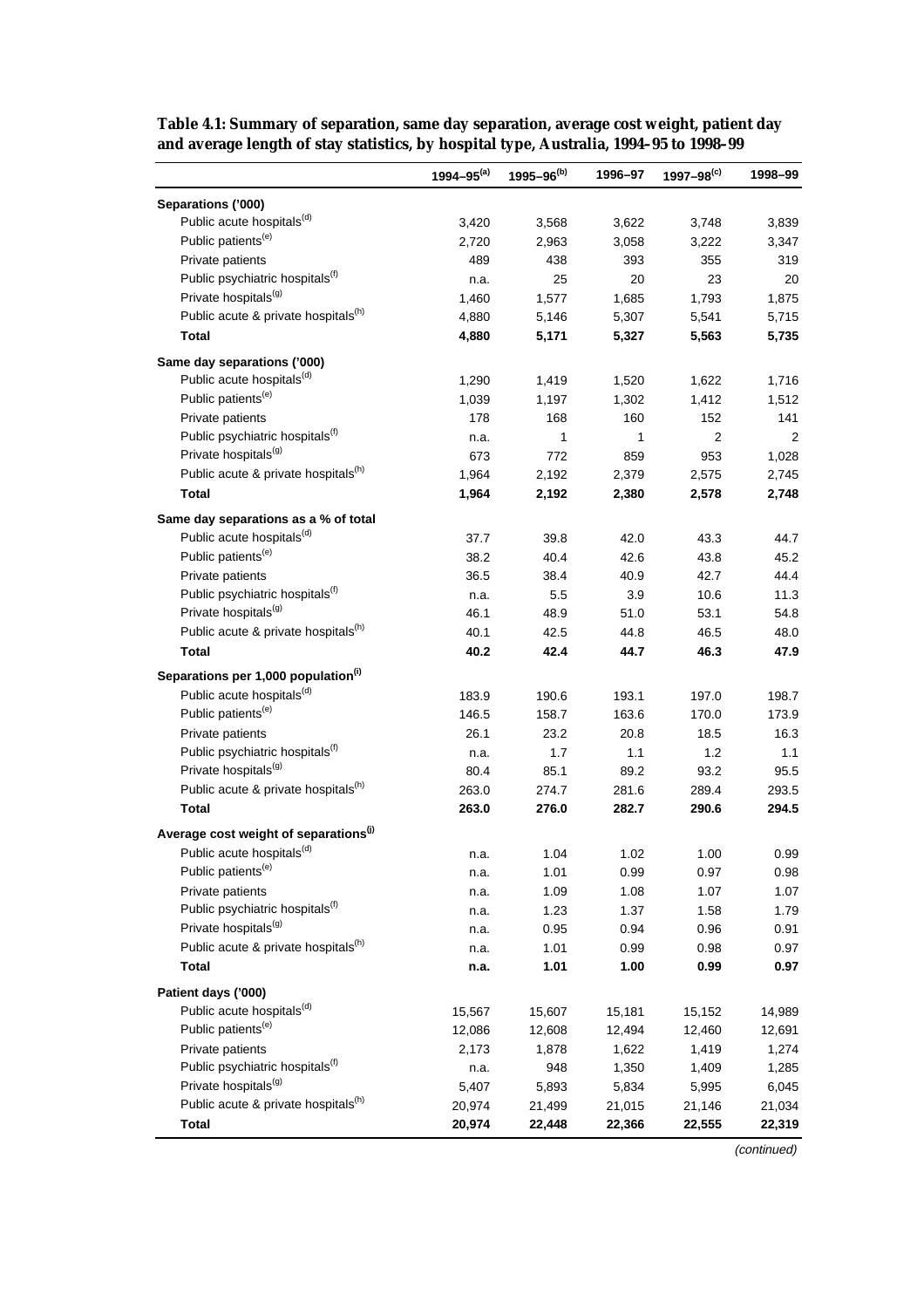|                                                  | 1994-95 $(a)$ | $1995 - 96^{(b)}$ | 1996-97 | $1997 - 98^{(c)}$ | 1998-99 |
|--------------------------------------------------|---------------|-------------------|---------|-------------------|---------|
| Patient days per 1,000 population <sup>(i)</sup> |               |                   |         |                   |         |
| Public acute hospitals <sup>(d)</sup>            | 826.7         | 817.8             | 789.4   | 774.1             | 751.3   |
| Public patients <sup>(e)</sup>                   | 642.5         | 662.3             | 652.1   | 640.4             | 639.6   |
| Private patients                                 | 114.9         | 97.8              | 83.6    | 71.7              | 62.6    |
| Public psychiatric hospitals <sup>(f)</sup>      | n.a.          | 89.8              | 72.3    | 74.7              | 66.6    |
| Private hospitals <sup>(g)</sup>                 | 293.2         | 311.6             | 302.0   | 303.8             | 299.4   |
| Public acute & private hospitals <sup>(h)</sup>  | 1,115.9       | 1,125.9           | 1,089.4 | 1,075.9           | 1,048.7 |
| <b>Total</b>                                     | 1,115.9       | 1,177.1           | 1,161.7 | 1,150.6           | 1,115.3 |
| Average length of stay (days)                    |               |                   |         |                   |         |
| Public acute hospitals <sup>(d)</sup>            | 4.6           | 4.4               | 4.2     | 4.0               | 3.9     |
| Public patients <sup>(e)</sup>                   | 4.4           | 4.3               | 4.1     | 3.9               | 3.8     |
| Private patients                                 | 4.4           | 4.3               | 4.1     | 4.0               | 4.0     |
| Public psychiatric hospitals <sup>(f)(k)</sup>   | n.a.          | 52.1              | 66.3    | 62.4              | 63.4    |
| Private hospitals <sup>(g)</sup>                 | 3.7           | 3.7               | 3.5     | 3.3               | 3.2     |
| Public acute & private hospitals <sup>(h)</sup>  | 4.3           | 4.2               | 4.0     | 3.8               | 3.7     |
| <b>Total</b>                                     | 4.3           | 4.3               | 4.2     | 4.1               | 3.9     |
| Average length of stay, excluding same           |               |                   |         |                   |         |
| day separations (days)                           |               |                   |         |                   |         |
| Public acute hospitals <sup>(d)</sup>            | 6.7           | 6.6               | 6.5     | 6.4               | 6.3     |
| Public patients <sup>(e)</sup>                   | 6.6           | 6.5               | 6.4     | 6.1               | 6.1     |
| Private patients                                 | 6.4           | 6.3               | 6.3     | 6.2               | 6.4     |
| Public psychiatric hospitals <sup>(f)(k)</sup>   | n.a.          | 54.4              | 69.0    | 69.7              | 71.4    |
| Private hospitals <sup>(g)</sup>                 | 6.0           | 6.4               | 6.0     | 6.0               | 5.9     |
| Public acute & private hospitals <sup>(h)</sup>  | 6.5           | 6.5               | 6.4     | 6.3               | 6.2     |
| <b>Total</b>                                     | 6.5           | 6.8               | 6.8     | 6.7               | 6.6     |

**Table 4.1 (continued): Summary of separation, same day separation, average cost weight, patient day and average length of stay statistics, by hospital type, Australia, 1994–95 to 1998–99**

(a) For 1994–95 Victorian private hospital data are incomplete. About 98% of the separations were included.

(b) Statistical separations were introduced in 1995–96 and would have resulted in an increase in separations reported for that and subsequent years compared with previous years.

(c) Some data on patient days have been revised since previously published.

(d) Includes the Department of Veterans' Affairs hospitals.

(e) Although public and private patients account for the bulk of separations from public hospitals, there are also separations for other categories of patients, as detailed in Table 5.1.

(f) Public psychiatric hospital data were not included until 1995–96, and that year Queensland was unable to report. Victoria was not able to provide patient days data for all separations in 1995–96 and for 407 separations in 1996–97, as leave days could not be identified.

(g) Includes private psychiatric hospitals and private free-standing day hospital facilities.

(h) Excludes public psychiatric hospitals.

(i) Figures are rates per 1,000 directly age-standardised to the Australian population at 30 June 1991. For public psychiatric hospitals and private hospitals, rates were derived using populations of the reporting States and Territories only, without adjustment for incomplete reporting.

(j) Separations for which the type of episode of care was reported as acute, or as newborn with qualified patient days, or was not reported. For further details see Chapter 10. Public national cost weights were used for the Public acute & private hospitals and Total rows. AR-DRG version 4.0/4.1 was used for 1998–99, AN-DRG version 3.1 for 1996–97 and 1997–98, and version 3.0 for 1995–96.

(k) Caution should be used with average length of stay for public psychiatric hospitals. The figures include a small percentage of long stay patients who affect the average markedly. The median length of stay for Australia was 7 days and the median length of stay excluding same day separations for Australia was 10 days.

n.a. not available.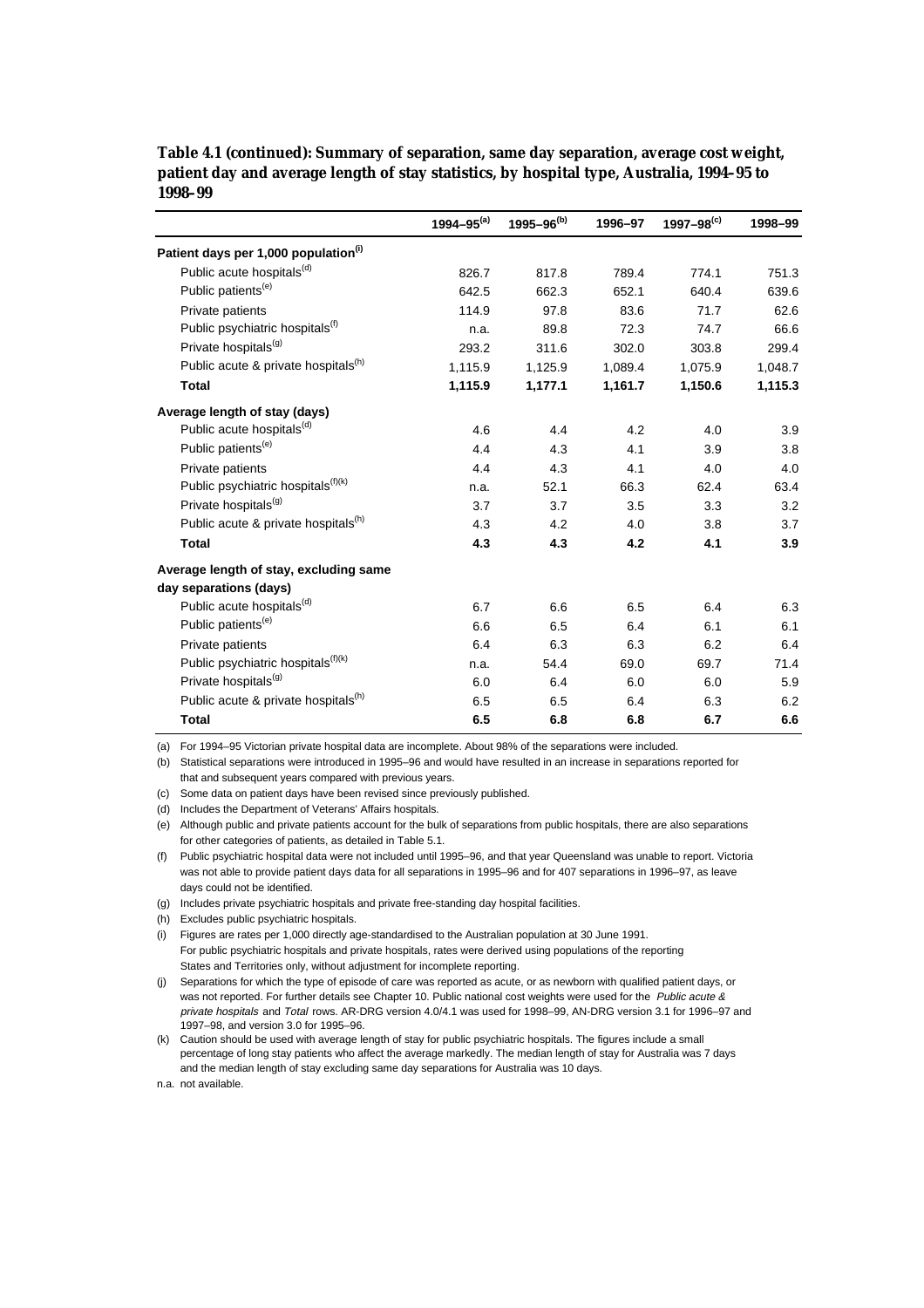|                                                 | <b>NSW</b> | Vic       | Qld       | <b>WA</b> | <b>SA</b> | Tas     | <b>ACT</b>      | NT            | <b>Total</b> |
|-------------------------------------------------|------------|-----------|-----------|-----------|-----------|---------|-----------------|---------------|--------------|
| <b>Separations</b>                              |            |           |           |           |           |         |                 |               |              |
| Public hospitals                                | 1,273,396  | 970,150   | 708,713   | 357,569   | 355,863   | 80,517  | 58,598          | 54,885        | 3,859,691    |
| Public acute hospitals                          | 1,263,161  | 968,993   | 707,227   | 354,441   | 352,125   | 79,985  | 58,598          | 54,885        | 3,839,415    |
| Public psychiatric hospitals                    | 10,235     | 1,157     | 1,486     | 3,128     | 3,738     | 532     | $\cdot$ $\cdot$ | $\sim$ $\sim$ | 20,276       |
| Private hospitals <sup>(a)</sup>                | 566,617    | 495,667   | 411,279   | 186,997   | 150,741   | 47,167  | 16,890          | n.a.          | 1,875,358    |
| Private free-standing day hospital facilities   | 123,835    | 47,063    | 70,831    | 9,994     | 8,310     | 1,106   | n.a.            | $\sim$ $\sim$ | 261,139      |
| Other private hospitals                         | 442,782    | 448,604   | 340,448   | 177,003   | 142,431   | 46,061  | 16,890          | n.a.          | 1,614,219    |
| Public acute & private hospitals <sup>(b)</sup> | 1,829,778  | 1,464,660 | 1,118,506 | 541,438   | 502,866   | 127,152 | 75,488          | 54,885        | 5,714,773    |
| Total                                           | 1,840,013  | 1,465,817 | 1,119,992 | 544,566   | 506,604   | 127,684 | 75,488          | 54,885        | 5,735,049    |
| Same day separations                            |            |           |           |           |           |         |                 |               |              |
| Public hospitals                                | 516,646    | 468,028   | 317,948   | 161,062   | 159,318   | 38,705  | 29,359          | 27,653        | 1,718,719    |
| Public acute hospitals                          | 514,635    | 467,997   | 317,925   | 161,008   | 159,151   | 38,697  | 29,359          | 27,653        | 1,716,425    |
| Public psychiatric hospitals                    | 2,011      | 31        | 23        | 54        | 167       | 8       | $\sim$ $\sim$   | $\sim$ $\sim$ | 2,294        |
| Private hospitals <sup>(a)</sup>                | 333,444    | 275,266   | 227,631   | 92,564    | 72,068    | 21,016  | 6,319           | n.a.          | 1,028,308    |
| Private free-standing day hospital facilities   | 122,238    | 47,063    | 70,828    | 9,990     | 8,310     | 1,106   | n.a.            | $\sim$ $\sim$ | 259,535      |
| Other private hospitals                         | 211,206    | 228,203   | 156,803   | 82,574    | 63,758    | 19,910  | 6,319           | n.a.          | 768,773      |
| Public acute & private hospitals <sup>(b)</sup> | 848,079    | 743,263   | 545,556   | 253,572   | 231,219   | 59,713  | 35,678          | 27,653        | 2,744,733    |
| <b>Total</b>                                    | 850,090    | 743,294   | 545,579   | 253,626   | 231,386   | 59,721  | 35,843          | 28,078        | 2,747,617    |
| Same day separations as a % of total            |            |           |           |           |           |         |                 |               |              |
| Public hospitals                                | 40.6       | 48.2      | 44.9      | 45.0      | 44.8      | 48.1    | 50.1            | 50.4          | 44.5         |
| Public acute hospitals                          | 40.7       | 48.3      | 45.0      | 45.4      | 45.2      | 48.4    | 50.1            | 50.4          | 44.7         |
| Public psychiatric hospitals                    | 19.6       | 2.7       | 1.5       | 1.7       | 4.5       | 1.5     | $\sim$ $\sim$   | $\sim$ $\sim$ | 11.3         |
| Private hospitals <sup>(a)</sup>                | 58.8       | 55.5      | 55.3      | 49.5      | 47.8      | 44.6    | 37.4            | n.a.          | 54.8         |
| Private free-standing day hospital facilities   | 98.7       | 100.0     | 100.0     | 100.0     | 100.0     | 100.0   | n.a.            | $\sim$ $\sim$ | 99.4         |
| Other private hospitals                         | 47.7       | 50.9      | 46.1      | 46.7      | 44.8      | 43.2    | 37.4            | n.a.          | 47.6         |
| Public acute & private hospitals <sup>(b)</sup> | 46.3       | 50.7      | 48.8      | 46.8      | 46.0      | 47.0    | 47.3            | 50.4          | 48.0         |
| <b>Total</b>                                    | 46.2       | 50.7      | 48.7      | 46.6      | 45.7      | 46.8    | 47.5            | 51.2          | 47.9         |
| Separations per 1,000 population <sup>(c)</sup> |            |           |           |           |           |         |                 |               |              |
| Public hospitals                                | 192.1      | 199.4     | 202.8     | 196.0     | 226.6     | 165.2   | 205.9           | 347.6         | 199.7        |
| Public acute hospitals                          | 190.5      | 199.2     | 202.4     | 194.3     | 224.0     | 164.1   | 205.9           | 347.6         | 198.7        |
| Public psychiatric hospitals                    | 1.7        | 0.2       | 0.4       | 1.7       | 2.5       | 1.1     | $\sim$ $\sim$   | $\sim$ $\sim$ | 1.1          |
| Private hospitals <sup>(a)</sup>                | 83.8       | 99.4      | 115.1     | 101.5     | 91.0      | 94.1    | 59.4            | n.a.          | 95.5         |
| Private free-standing day hospital facilities   | 18.5       | 9.4       | 19.8      | 5.5       | 4.9       | 2.0     | n.a.            | $\sim$ $\sim$ | 13.3         |
| Other private hospitals                         | 65.4       | 90.0      | 95.3      | 96.0      | 86.1      | 92.1    | 59.4            | n.a.          | 82.2         |
| Public acute & private hospitals <sup>(b)</sup> | 274.3      | 298.6     | 317.5     | 295.8     | 315.1     | 258.1   | 265.3           | 347.6         | 293.5        |
| <b>Total</b>                                    | 276.0      | 298.8     | 317.9     | 297.6     | 317.6     | 259.3   | 265.3           | 347.6         | 294.5        |

**Table 4.2: Summary of separation, same day separation, average cost weight, patient day and average length of stay statistics, by hospital type, States and Territories, 1998–99**

(continued)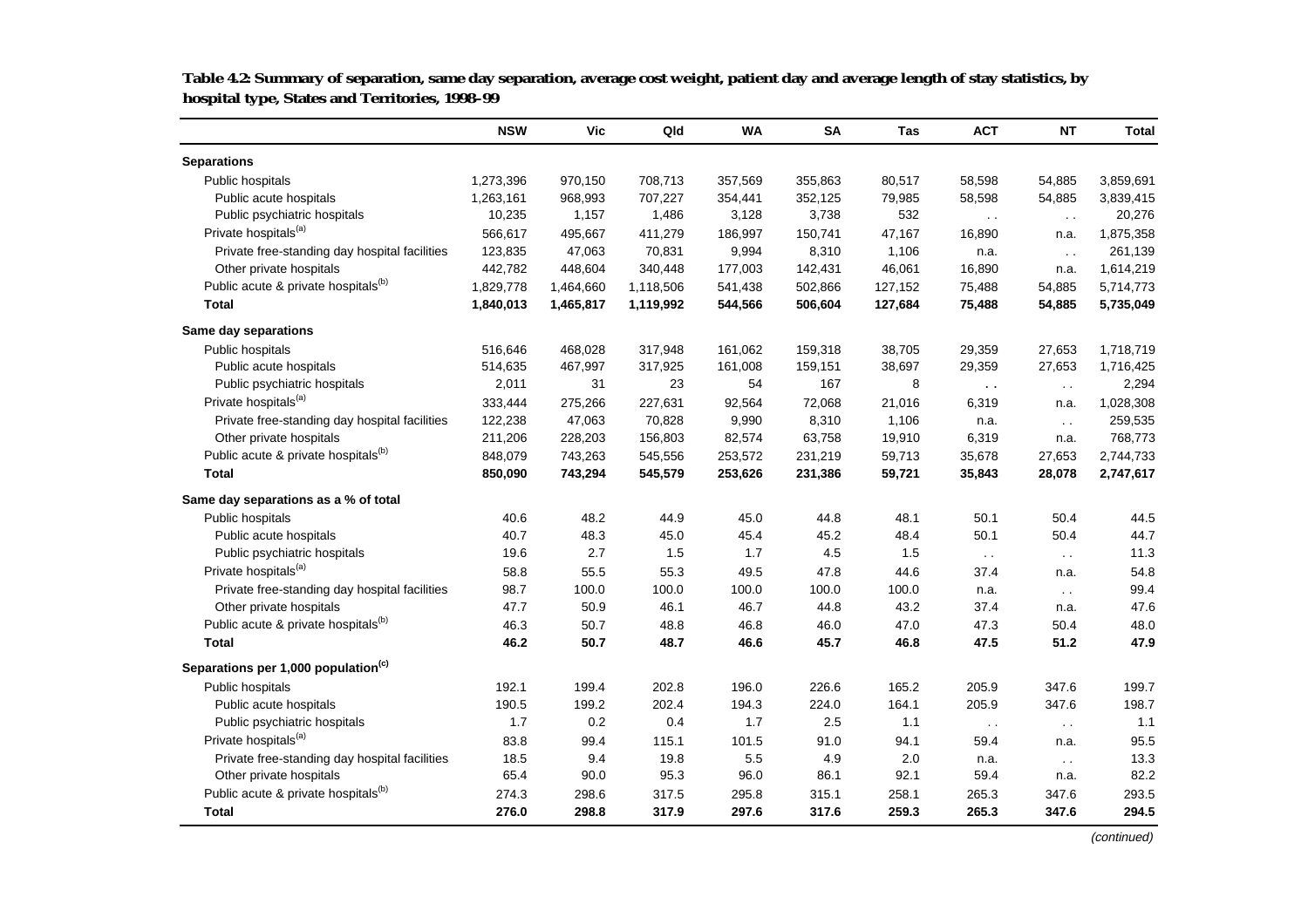|                                                   | <b>NSW</b> | Vic       | Qld       | <b>WA</b> | <b>SA</b> | <b>Tas</b> | <b>ACT</b>           | <b>NT</b>     | Total      |
|---------------------------------------------------|------------|-----------|-----------|-----------|-----------|------------|----------------------|---------------|------------|
| Average cost weight of separations <sup>(d)</sup> |            |           |           |           |           |            |                      |               |            |
| Public hospitals                                  | 1.03       | 1.00      | 0.98      | 0.96      | 1.00      | 1.01       | 0.99                 | 0.78          | 1.00       |
| Public acute hospitals                            | 1.02       | 1.00      | 0.98      | 0.95      | 0.99      | 1.01       | 0.99                 | 0.78          | 0.99       |
| Public psychiatric hospitals                      | 1.56       | 1.81      | 2.04      | 2.04      | 2.06      | 1.86       | $\sim$ $\sim$        | $\sim$ $\sim$ | 1.79       |
| Private hospitals <sup>(a)</sup>                  | 0.88       | 0.93      | 0.92      | 0.89      | 0.98      | 0.95       | 1.06                 | n.a.          | 0.91       |
| Private free-standing day hospital facilities     | 0.51       | 0.45      | 0.52      | 0.52      | 0.69      | 0.81       | n.a.                 | $\ddotsc$     | 0.51       |
| Other private hospitals                           | 1.00       | 0.98      | 1.00      | 0.91      | 1.00      | 0.95       | 1.06                 | n.a.          | 0.98       |
| Public acute & private hospitals <sup>(b)</sup>   | 0.98       | 0.97      | 0.96      | 0.93      | 0.99      | 0.99       | 1.01                 | 0.78          | 0.97       |
| <b>Total</b>                                      | 0.98       | 0.97      | 0.96      | 0.93      | 0.99      | 0.99       | 1.01                 | 0.78          | 0.97       |
| <b>Patient days</b>                               |            |           |           |           |           |            |                      |               |            |
| Public hospitals                                  | 5,869,605  | 3,710,720 | 3,040,511 | 1,409,868 | 1,453,184 | 383,163    | 216,337              | 190,840       | 16,274,228 |
| Public acute hospitals                            | 5,398,366  | 3,688,596 | 2,527,633 | 1,276,022 | 1,354,529 | 336,503    | 216,337              | 190,840       | 14,988,826 |
| Public psychiatric hospitals                      | 471,239    | 22,124    | 512,878   | 133,846   | 98,655    | 46,660     | $\ddot{\phantom{0}}$ | $\sim$ $\sim$ | 1,285,402  |
| Private hospitals <sup>(a)</sup>                  | 1,670,588  | 1,634,549 | 1,407,207 | 587,435   | 518,214   | 160,082    | 66,738               | n.a.          | 6,044,813  |
| Private free-standing day hospital facilities     | 123,835    | 47,063    | 70,831    | 9,994     | 8,310     | 1,106      | n.a.                 | $\sim$ $\sim$ | 261,139    |
| Other private hospitals                           | 1,546,753  | 1,587,486 | 1,336,376 | 577,441   | 509,904   | 158,976    | 66,738               | n.a.          | 5,783,674  |
| Public acute & private hospitals <sup>(b)</sup>   | 7,068,954  | 5,323,145 | 3,934,840 | 1,863,457 | 1,872,743 | 496,585    | 283,075              | 190,840       | 21,033,639 |
| <b>Total</b>                                      | 7,540,193  | 5,345,269 | 4,447,718 | 1,997,303 | 1,971,398 | 543,245    | 283,075              | 190,840       | 22,319,041 |
| Patient days per 1,000 population <sup>(c)</sup>  |            |           |           |           |           |            |                      |               |            |
| Public hospitals                                  | 853.3      | 734.8     | 857.3     | 770.0     | 857.4     | 748.7      | 797.6                | 1,293.0       | 817.8      |
| Public acute hospitals                            | 781.1      | 730.1     | 711.2     | 697.6     | 795.6     | 649.8      | 797.6                | 1,293.0       | 751.3      |
| Public psychiatric hospitals                      | 72.2       | 4.7       | 146.0     | 72.4      | 61.8      | 99.0       | $\sim$ $\sim$        | $\sim$ .      | 66.6       |
| Private hospitals <sup>(a)</sup>                  | 240.0      | 317.1     | 386.9     | 319.8     | 294.8     | 306.7      | 247.6                | n.a.          | 299.4      |
| Private free-standing day hospital facilities     | 18.5       | 9.4       | 19.8      | 5.5       | 4.9       | 2.0        | n.a.                 | $\sim$ $\sim$ | 13.3       |
| Other private hospitals                           | 221.5      | 307.7     | 367.0     | 314.2     | 289.9     | 304.7      | 247.6                | n.a.          | 286.1      |
| Public acute & private hospitals <sup>(b)</sup>   | 1,021.1    | 1.047.2   | 1.098.1   | 1.017.4   | 1,090.3   | 956.4      | 1.045.2              | 1,293.0       | 1.048.7    |
| <b>Total</b>                                      | 1,093.3    | 1,051.9   | 1,244.1   | 1,089.7   | 1,152.1   | 1,055.4    | 1,045.2              | 1,293.0       | 1,115.3    |
| Average length of stay (days)                     |            |           |           |           |           |            |                      |               |            |
| Public hospitals                                  | 4.6        | 3.8       | 4.3       | 3.9       | 4.1       | 4.8        | 3.7                  | 3.5           | 4.2        |
| Public acute hospitals                            | 4.3        | 3.8       | 3.6       | 3.6       | 3.8       | 4.2        | 3.7                  | 3.5           | 3.9        |
| Public psychiatric hospitals <sup>(e)</sup>       | 46.0       | 19.1      | 345.1     | 42.8      | 26.4      | 87.7       | $\sim$ $\sim$        | $\sim$ $\sim$ | 63.4       |
| Private hospitals <sup>(a)</sup>                  | 2.9        | 3.3       | 3.4       | 3.1       | 3.4       | 3.4        | 4.0                  | n.a.          | 3.2        |
| Private free-standing day hospital facilities     | 1.0        | 1.0       | 1.0       | 1.0       | 1.0       | 1.0        | n.a.                 | $\sim$ $\sim$ | 1.0        |
| Other private hospitals                           | 3.5        | 3.5       | 3.9       | 3.3       | 3.6       | 3.5        | 4.0                  | n.a.          | 3.6        |
| Public acute & private hospitals <sup>(b)</sup>   | 3.9        | 3.6       | 3.5       | 3.4       | 3.7       | 3.9        | 3.7                  | 3.5           | 3.7        |
| <b>Total</b>                                      | 4.1        | 3.6       | 4.0       | 3.7       | 3.9       | 4.3        | 3.7                  | 3.5           | 3.9        |

**Table 4.2 (continued): Summary of separation, same day separation, average cost weight, patient day and average length of stay statistics, all hospitals, States and Territories, 1998–99**

(continued)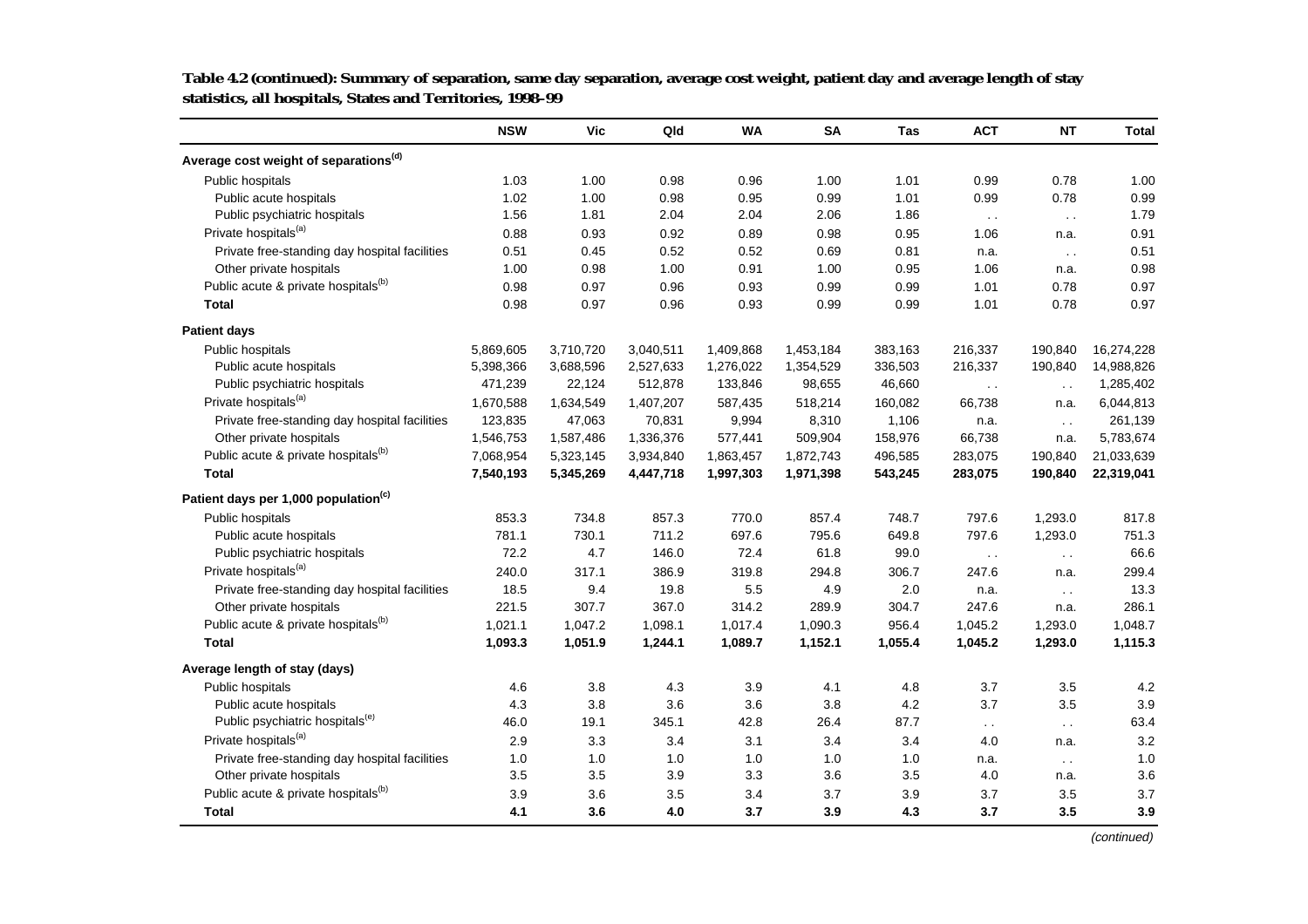|                                                 | <b>NSW</b> | <b>Vic</b>      | Qld   | <b>WA</b> | <b>SA</b>     | Tas    | <b>ACT</b> | <b>NT</b> | Total |
|-------------------------------------------------|------------|-----------------|-------|-----------|---------------|--------|------------|-----------|-------|
| Average length of stay, excluding same day      |            |                 |       |           |               |        |            |           |       |
| separations (days)                              |            |                 |       |           |               |        |            |           |       |
| Public hospitals                                | 7.1        | 6.5             | 7.0   | 6.4       | 6.6           | 8.2    | 6.4        | 6.0       | 6.8   |
| Public acute hospitals                          | 6.5        | 6.4             | 5.7   | 5.8       | 6.2           | 7.2    | 6.4        | 6.0       | 6.3   |
| Public psychiatric hospitals <sup>(e)</sup>     | 57.1       | 19.6            | 350.6 | 43.5      | 27.6          | 89.0   | $\sim$     | $\cdot$ . | 71.4  |
| Private hospitals <sup>(a)</sup>                | 5.7        | 6.2             | 6.4   | 5.2       | 5.7           | 5.3    | 5.7        | n.a.      | 5.9   |
| Private free-standing day hospital facilities   | 1.0        | $\cdot$ $\cdot$ | 1.0   | 1.0       | $\sim$ $\sim$ | $\sim$ | $\sim$     | $\sim$    | 1.0   |
| Other private hospitals                         | 5.8        | 6.2             | 6.4   | 5.2       | 5.7           | 5.3    | 5.7        | n.a.      | 5.9   |
| Public acute & private hospitals <sup>(b)</sup> | 6.3        | 6.3             | 5.9   | 5.6       | 6.0           | 6.5    | 6.2        | 6.0       | 6.2   |
| <b>Total</b>                                    | 6.8        | 6.4             | 6.8   | 6.0       | 6.3           | 7.1    | 6.2        | 6.1       | 6.6   |

**Table 4.2 (continued): Summary of separation, same day separation, average cost weight, patient day and average length of stay statistics, all hospitals, States and Territories, 1998–99**

(a) Includes private psychiatric hospitals.

(b) Excludes public psychiatric hospitals.

(c) Figures are directly age-standardised to the Australian population at 30 June 1991. In the Total column, the rates for private hospitals were derived using populations of the reporting States and Territories only, without adjustment for incomplete reporting.

(d) Separations for which the type of episode of care was reported as acute,or as newborn with qualified patient days, or was not reported. For further details, see Chapter 10. Public national cost weights were used for the Public acute and private hospitals and Total rows.

(e) Caution should be used with average length of stay for public psychiatric hospitals. The figures include a small percentage of long stay patients who affect the average markedly. The median length of stay for Australia was 7 days and the median length of stay excluding same day separations for Australia was 10 days.

.. not applicable.

n.a. not available.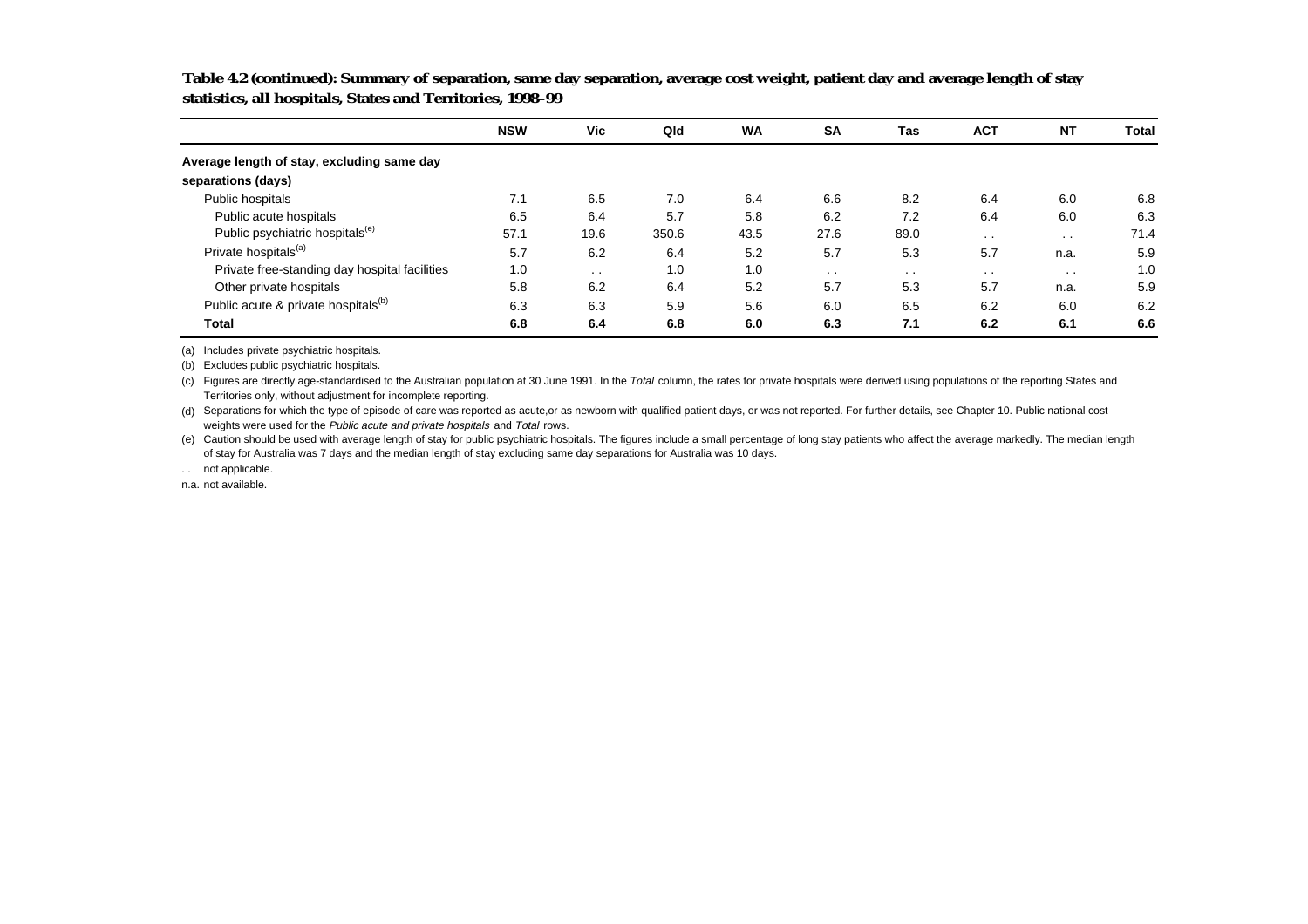

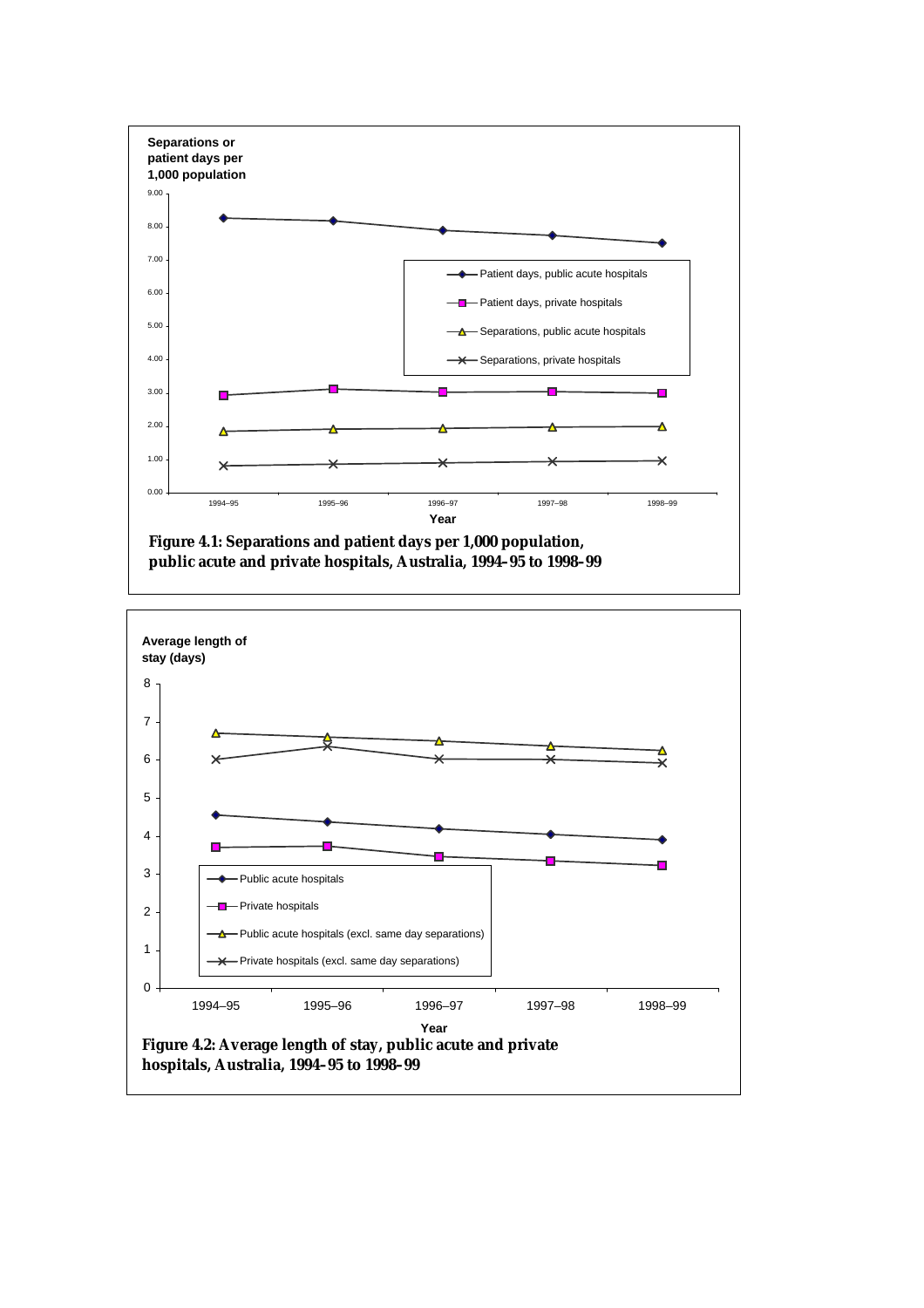

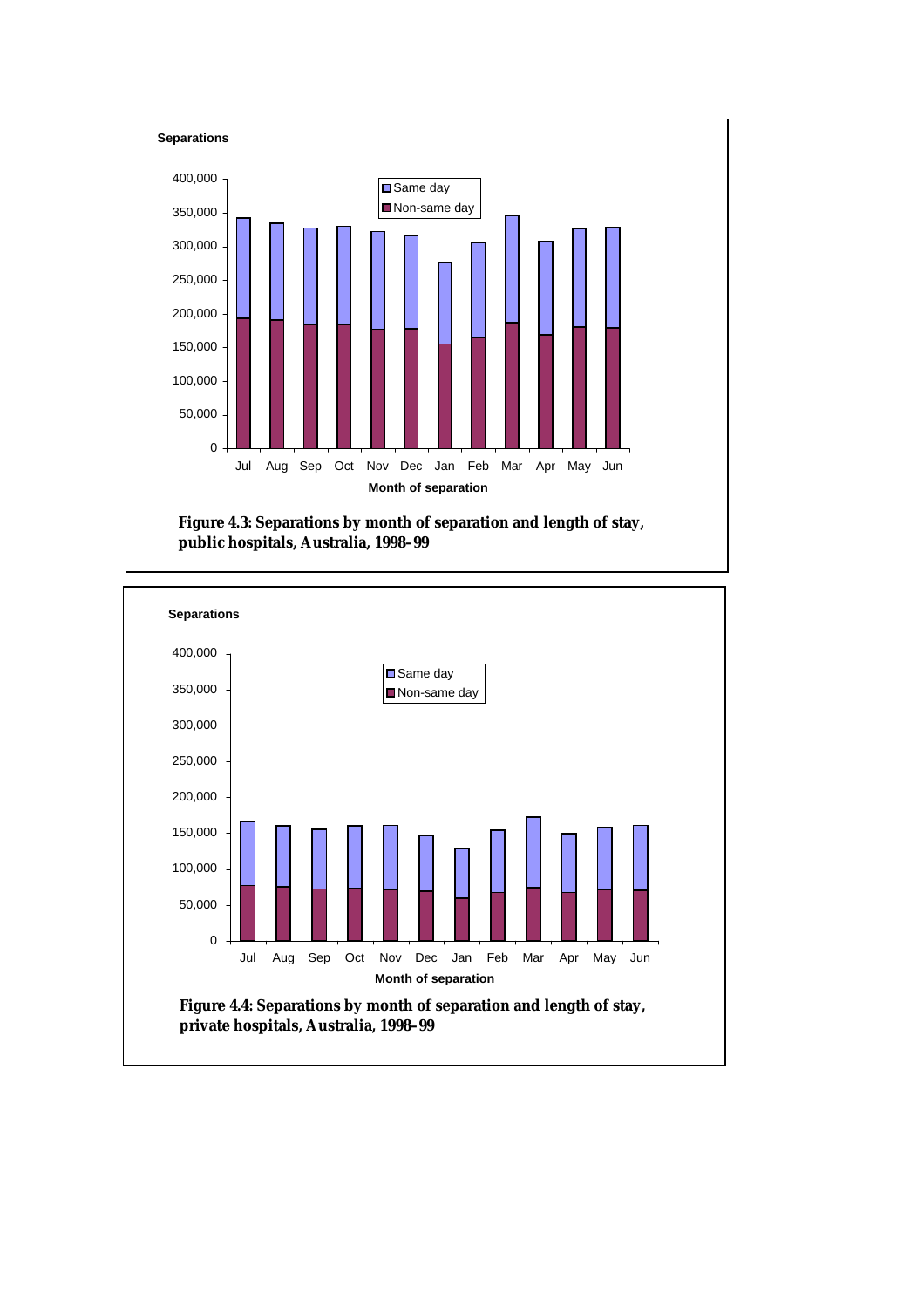| Type of admitted patient episode | <b>NSW</b> | Vic     | Qld     | WA      | <b>SA</b> | Tas    | <b>ACT</b> | <b>NT</b> | Total     |
|----------------------------------|------------|---------|---------|---------|-----------|--------|------------|-----------|-----------|
| Mental health                    | 38,862     | 27.737  | 23,680  | 15.205  | 13,074    | 3,870  | 1.141      | 741       | 124.310   |
| Alcohol & drug                   | 11.225     | 4,048   | 5,878   | 3,027   | 863       | 337    | 139        | 231       | 25,748    |
| Nursing home type                | 2,540      | 1,865   | 2,040   | 133     | 810       | 317    | 52         | 40        | 7.797     |
| Rehabilitation                   | 24,523     | 18,776  | 15,033  | 3,092   | 3,318     | 441    | 318        | 223       | 65,724    |
| Intellectual handicap            | 48         | 102     | 60      | 11      | 12        | 6      | 10         | 6         | 255       |
| Dental                           | 6,921      | 7,688   | 6,339   | 2,826   | 2,950     | 901    | 511        | 422       | 28,558    |
| Non-medical & social             | 6.638      | 2.481   | 2,658   | 1.173   | 895       | 312    | 60         | 150       | 14.367    |
| <b>Dialysis</b>                  | 120.118    | 128,625 | 64,317  | 45,207  | 29,319    | 9,808  | 11.176     | 17,851    | 426.421   |
| Endoscopy                        | 84.460     | 58.078  | 26.840  | 16.487  | 16.683    | 3,662  | 5.156      | 964       | 212.330   |
| Perinatal                        | 12,569     | 10,003  | 6,348   | 2,260   | 986. ا    | 733    | 954        | 1,440     | 36,293    |
| Medical/surgical/obstetrics      | 965.498    | 710,732 | 555,519 | 268,202 | 286,146   | 60,247 | 40,589     | 33,559    | 2,920,492 |
| <b>Total separations</b>         | 1,273,402  | 970.135 | 708.712 | 357,623 | 356,056   | 80,634 | 60,106     | 55,627    | 3,862,295 |

**Table 4.3: Separations by type of admitted patient episode, public acute and psychiatric hospitals, States and Territories, 1998–99** 

**Table 4.4: Patient days by type of admitted patient episode, public acute and psychiatric hospitals, States and Territories, 1998–99** 

| Type of admitted patient episode | <b>NSW</b> | Vic       | Qld       | <b>WA</b> | <b>SA</b> | Tas     | <b>ACT</b> | <b>NT</b> | Total      |
|----------------------------------|------------|-----------|-----------|-----------|-----------|---------|------------|-----------|------------|
| Mental health                    | 677.681    | 321.608   | 575,680   | 227,562   | 148,225   | 51.474  | 15,804     | 6,920     | 2.024.954  |
| Alcohol & drug                   | 80,428     | 16,925    | 71,703    | 15,435    | 5,689     | 2,045   | 569        | 1,005     | 193,799    |
| Nursing home type                | 295.082    | 87.989    | 155.001   | 26,576    | 132,829   | 36,667  | 2,542      | 4.170     | 740,856    |
| Rehabilitation                   | 373,814    | 318,898   | 94,081    | 78,651    | 69,952    | 9,125   | 8,808      | 4,424     | 957,753    |
| Intellectual handicap            | 1.411      | 365       | 554       | 128       | 51        | 22      | 214        | 22        | 2,767      |
| Dental                           | 8,532      | 8,624     | 7,220     | 3,341     | 3,480     | 1,012   | 665        | 594       | 33,468     |
| Non-medical & social             | 101.816    | 29.197    | 28,833    | 9,161     | 6.450     | 12,532  | 572        | 1.505     | 190,066    |
| Dialysis                         | 120.590    | 128.885   | 64,569    | 45,344    | 29,354    | 9,876   | 11,254     | 18,162    | 428,034    |
| Endoscopy                        | 188.541    | 111.248   | 55.129    | 33,153    | 35,452    | 7,219   | 12.031     | 2,631     | 445.404    |
| Perinatal                        | 120.384    | 87.404    | 62.597    | 27,040    | 27,615    | 8,570   | 10.016     | 11.274    | 354,900    |
| Medical/surgical/obstetrics      | 3,914,344  | 2,599,617 | 1,925,123 | 943,531   | 995,662   | 245,120 | 156,535    | 142,364   | 10,922,296 |
| <b>Total patient days</b>        | 5.882.623  | 3,710,760 | 3,040,490 | 1,409,922 | 1,454,759 | 383,662 | 219.010    | 193.071   | 16.294.297 |